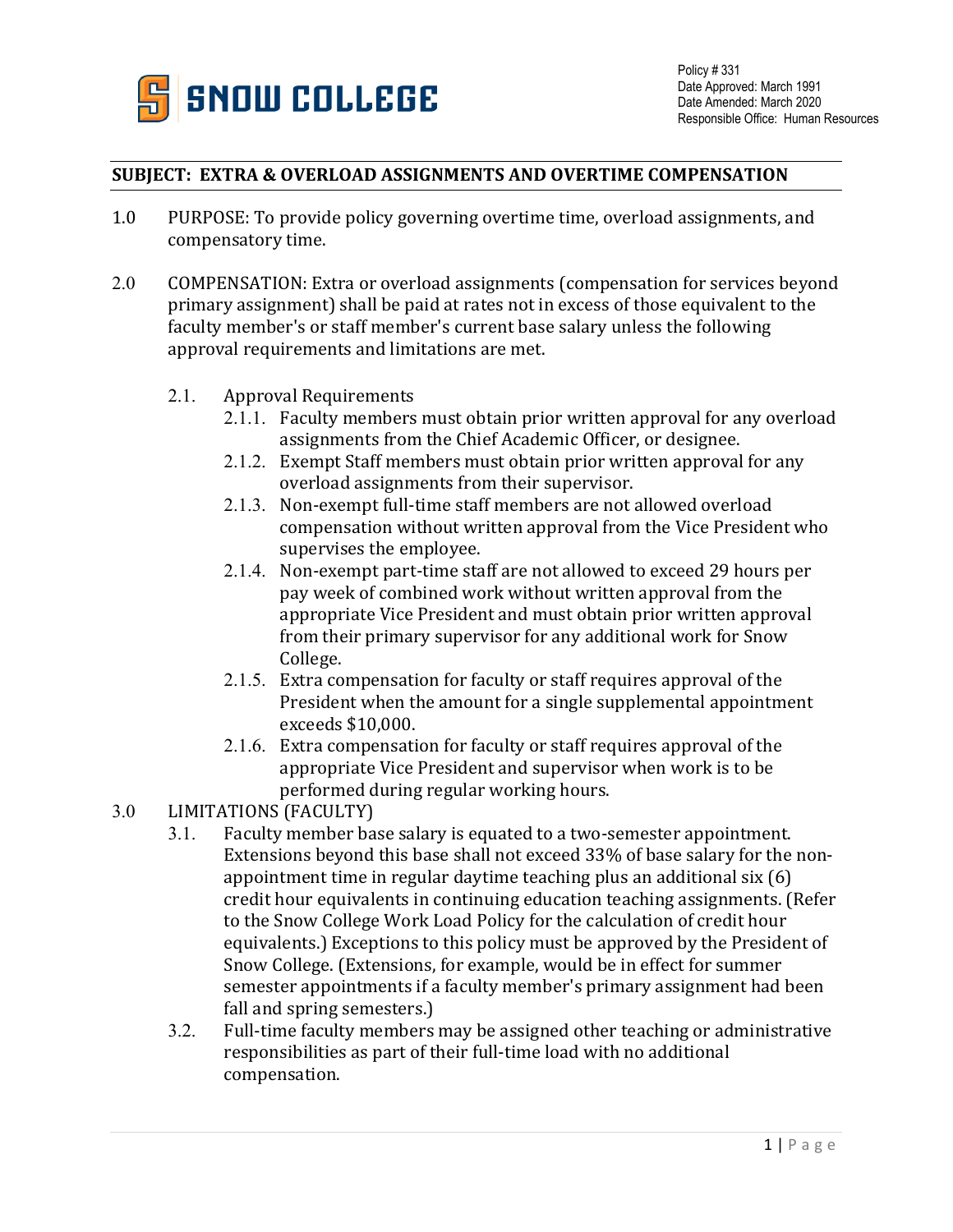

- 3.3. Faculty members are eligible to receive extra or overload compensation for overload work up to a maximum of twelve (12) credit hour equivalents for the two-semester academic year not to exceed six (6) credit hour equivalents in any semester providing required prior approvals are granted. (Refer to the Snow College Work Load Policy for the calculation of work load units.)
- 3.4. Full-time load for faculty is the teaching load plus committee assignments, counseling assignments, or other assignments currently assigned to the particular faculty position.
- 3.5. The College President may, at his or her discretion, make exceptions to 3.1- 3.4 above.
- 4.0 LIMITATIONS (EXEMPT STAFF)<br>4.1. Exempt staff may be assig
	- Exempt staff may be assigned duties outside of their normal role as part of their full-time load.
	- 4.2. Exempt staff are eligible to receive overload and/or extra compensation for work up to a combined maximum of 33% of base salary for a fiscal year providing required prior approvals are granted.
	- 4.3. Exempt staff may not receive more than 33% above their base salary in aggregate for overload or extra compensation during a fiscal year unless specifically authorized by the President.
	- 4.4. Full-time load for exempt staff is the current job description for the particular staff position.
	- 4.5. The College President may, at his or her discretion, make exceptions to these limitations.
- 5.0 LIMITATIONS (NON-EXEMPT STAFF)<br>5.1. Supervisors should make every
	- Supervisors should make every effort to avoid having non-exempt employees work in excess of 40 hours during the specified work week. When this is not possible, overtime work hours may be arranged with prior supervisor approval.
	- 5.2. If an employee works a total of 40 hours prior to the close of a work week (see Normal Work Hours Policy 329), the employee may be given straight time off during that week to maintain a total of no more than 40 hours.
	- 5.3. Overtime is calculated at 1.5 of regular hours.<br>5.4. Overtime shall be earned only after an employ
	- Overtime shall be earned only after an employee has worked a 40-hour week. Work in excess of eight (8) hours in any work day may not qualify an employee for overtime pay. Time off for holidays, leave, sickness, etc., are not to be included as hours actually worked. However, hours worked on a holiday may be substituted or switched for time during some other week or weeks of the pay period as long as total hours of the work week do not exceed 40.
	- 5.5. Non-exempt employees who are either required by their supervisor, or for emergency purposes must work during Thanksgiving and/or Christmas day as designated on the College annual calendar will be compensated at time and a half.